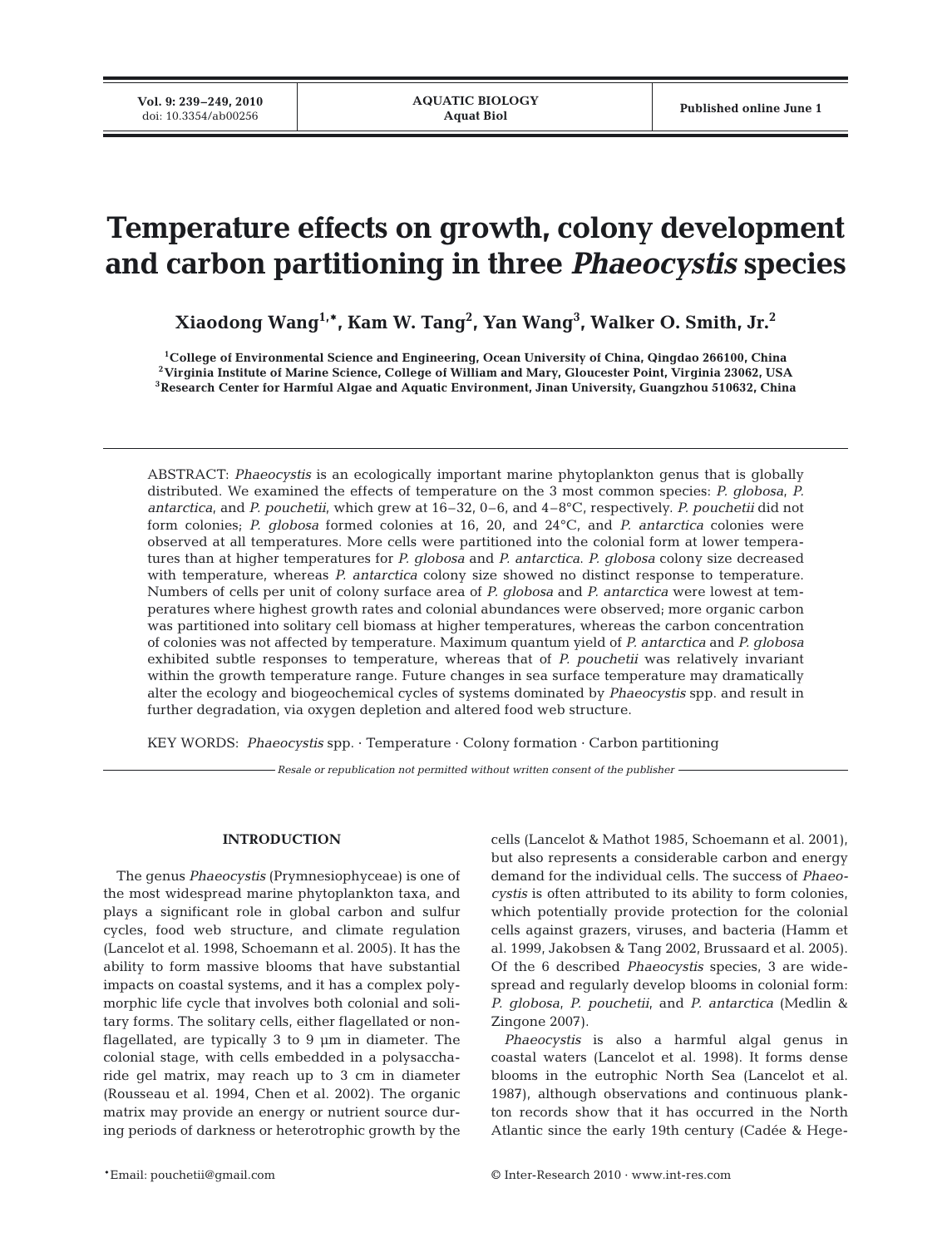man 2002, Gieskes et al. 2007). The blooms reach a high biomass and generate both hypoxic zones at depth (Peperzak & Poelman 2008) and dense organic films on beaches (Lancelot et al. 1987). They have both an ecological impact on the local food web and a negative economic influence on tourism. Dense blooms have also been observed off the coasts of southeast China (Qi et al. 2004), Vietnam (Tang et al. 2004), and Norway (Larsen et al. 2004). The clones isolated from Chinese and Norwegian waters have hemolytic properties as well (Shen et al. 2004, van Rijssel et al. 2007).

Different *Phaeocystis* species occur over different temperature ranges in the ocean (Schoemann et al. 2005). For example, *P. pouchetii* grows at temperatures below 5°C, and the reported optimal temperature range for North Sea *P. globosa* is 15 to 20°C (Schoemann et al. 2005). The temperature range of *P. pouchetii* overlaps with that of *P. globosa* (Baumann et al. 1994), such that *P. pouchetii* is also found in warm waters (Philippart et al. 2000). *P. antarctica* is confined to low temperatures and ceases to grow above 7°C (Buma et al. 1991). In general, *P. globosa* blooms in temperate and tropical regions, *P. pouchetii* in subarctic waters, and *P. antarctica* in the Southern Ocean (Schoemann et al. 2005). Temperature affects physiological responses of *Phaeocystis* in addition to altering growth. For example, *P. antarctica* releases more dimethyl sulfide at lower temperatures (Baumann et al. 1994). Furthermore, the cellular carbon content of *P. pouchetii* is greater at low than at high temperatures (Jahnke 1989), and solitary cells of *P. pouchetii* have higher photosynthetic and excretion rates than colonial cells at low temperatures (Verity et al. 1991). The carbon to chlorophyll *a* (chl *a*) ratio and cell size of *P. pouchetii* solitary cells vary inversely with temperature, whereas colonial photosynthesis is positively related to temperature (Verity et al. 1991). When subjected to a rapid temperature reduction, colonial cells of *P. pouchetii* develop flagella, become motile, and emigrate from the colonies (Verity et al. 1988).

While these individual studies collectively suggest that temperature plays a key role in *Phaeocystis* biology and ecology, the different strains and experimental designs used by the investigators make it difficult to compare and predict the response of different *Phaeocystis* species to temperature. In addition, because of the complex life history of the genus, it remains uncertain how temperature might affect the relative abundances of solitary and colonial cells, as well as its influence on photosynthetic capacity and carbon partitioning. These questions are particularly relevant to understanding how *Phaeocystis* may affect the marine food web and biogeochemistry in future climate scenarios.

The objective of this study was to investigate the growth and biological responses of the 3 major *Phaeocystis* species (*P. globosa*, *P. pouchetii*, and *P. antarctica*) to temperature under defined experimental conditions. Colonial and solitary cell abundances, colony abundance and size, quantum yield, and particulate organic carbon contents of the 3 species grown under a range of temperatures were determined. We hypothesized that temperature would significantly influence the growth of cells, colony formation, photosynthesis, and the partitioning of organic carbon among solitary cells, colonial cells, and the colonial matrix.

# **MATERIALS AND METHODS**

**Stock maintenance.** *Phaeocystis globosa* (CCMP 1528; originally isolated from the South Pacific) and *P. antarctica* (CCMP 1871; originally isolated from the Bellingshausen Sea) were obtained from the Culture Collection at Bigelow Laboratory (Maine, USA). A culture of *P. pouchetii* (AJ 01; originally isolated from the Norwegian coast) was provided by J. Nejstgaard (University of Bergen, Norway). These strains were used in previous studies of *Phaeocystis* biology and ecology (Brussaard et al. 2001, Tang 2003, Elliott et al. 2008, Wang et al. 2010). *P. globosa* CCMP 1528 and *P. antarctica* CCMP 1871 regularly form colonies, while *P. pouchetii* only grows as solitary cells in the laboratory. The 3 species were maintained at 20, 0, and 8°C, respectively, in *f*/2 medium (Guillard & Ryther 1962) with a salinity of 32 under an irradiance of 100 µmol photons  $m^{-2}$  s<sup>-1</sup> on a 12:12 h light:dark cycle. The stocks were maintained in exponential growth by regular dilutions with fresh medium.

**Experimental cultures.** We first grew the 3 *Phaeocystis* species under defined conditions to establish growth curves and determine when biomass became maximal. Solitary *Phaeocystis* cells were collected by passing the stocks twice through a 10 µm nylon sieve under gravity, and were placed in triplicate 1 l flasks at an initial cell density of  $10^4$  cells ml<sup>-1</sup> (500 ml flask<sup>-1</sup>). All cultures were grown in growth chambers using *f*/2 medium with a salinity of 32 under an irradiance of 350 µmol photons  $m^{-2}$  s<sup>-1</sup>, but at different temperatures (±1°C): *P. globosa* at 20°C, *P. antarctica* at 0°C, and *P. pouchetii* at 8°C (Table 1). During incubations, the flasks were shaken gently by hand daily to avoid excessive cell settlement. *In vivo* chl *a* was measured daily in triplicate flasks at each temperature to establish growth curves from lag through senescent phases, and the maximum instantaneous growth rates were determined from the inflection point of the growth curves. Next, 3 sets of new flasks were initiated under the same conditions using the previous cultures as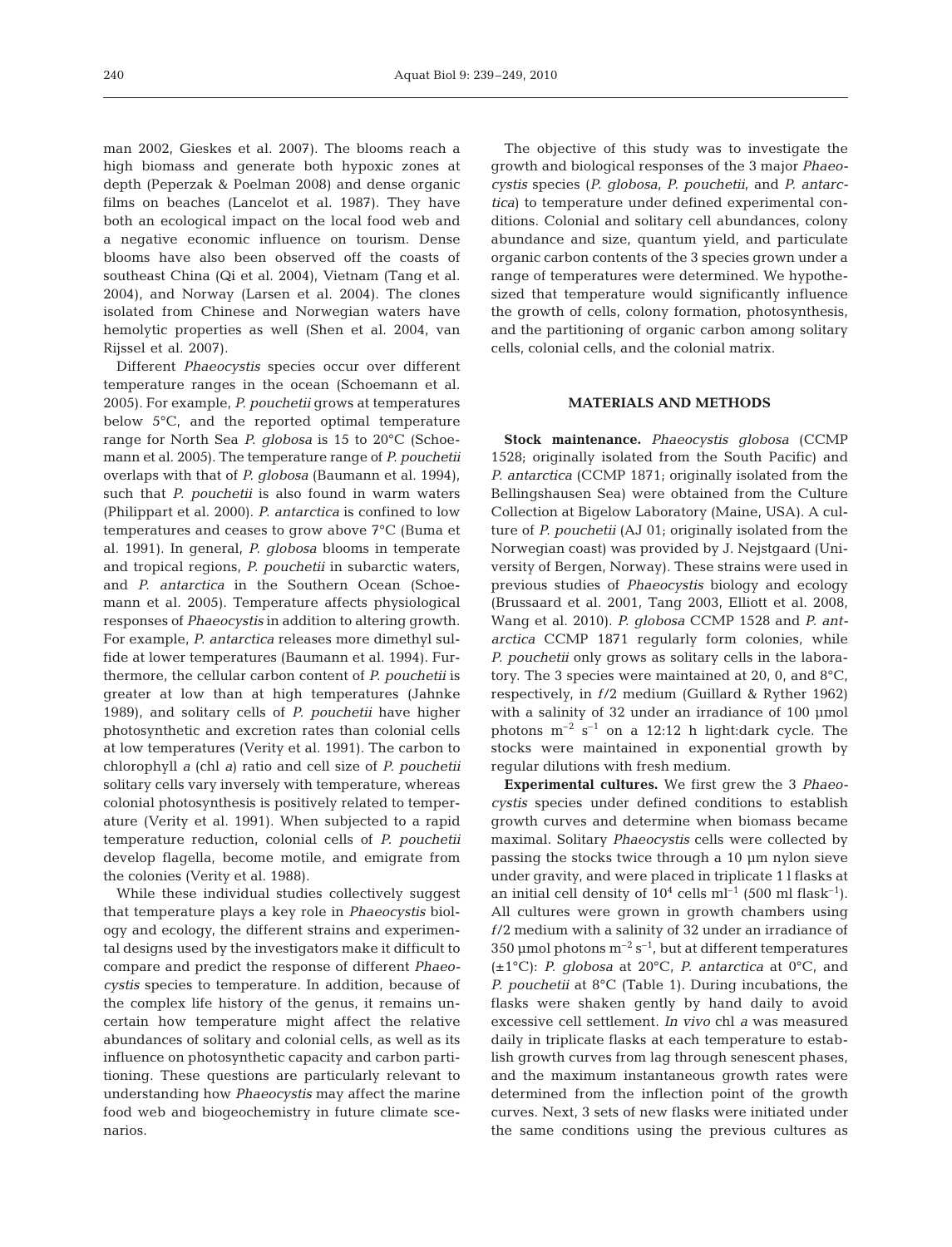| Table 1. <i>Phaeocystis</i> spp. Temperatures and maximum growth     |
|----------------------------------------------------------------------|
| rates (mean $\pm$ SD; n = 3). Starting temperatures for each spe-    |
| cies are shown in bold. Temperature was altered by 2 to $4^{\circ}C$ |
| between experiments. NG: no growth                                   |

|               | Temperature<br>$(^{\circ}C)$ | Maximum growth<br>rate $(d^{-1})$ |
|---------------|------------------------------|-----------------------------------|
| P. globosa    | 32                           | $0.54 \pm 0.00$                   |
|               | 28                           | $0.59 \pm 0.04$                   |
|               | 24                           | $0.50 \pm 0.08$                   |
|               | 20                           | $1.10 \pm 0.38$                   |
|               | 16                           | $0.19 \pm 0.11$                   |
|               | 12                           | NG                                |
|               | 8                            | NG                                |
| P. antarctica | 8                            | NG                                |
|               | 6                            | $0.12 \pm 0.03$                   |
|               | $\overline{4}$               | $0.35 \pm 0.02$                   |
|               | $\overline{2}$               | $0.17 \pm 0.04$                   |
|               | $\bf{0}$                     | $0.16 \pm 0.00$                   |
|               | $-2$                         | NG                                |
| P. pouchetii  | 16                           | NG                                |
|               | 12                           | NG                                |
|               | 8                            | $0.50 \pm 0.06$                   |
|               | 6                            | $0.19 \pm 0.01$                   |
|               | $\overline{4}$               | $0.23 \pm 0.01$                   |
|               | $\sqrt{2}$                   | NG                                |
|               | $\boldsymbol{0}$             | NG                                |
|               | $-2$                         | NG                                |

inocula, and the cultures were grown to maximum biomass based on the previously determined growth curves. They were then harvested for the determination of biomass and photosynthetic parameters. Once an experiment for a specific temperature was completed, remaining aliquots were inoculated with fresh medium and transferred to a different temperature. The temperature was altered by 2 to 4°C between experiments for a number of generations, allowing the phytoplankton to gradually acclimate to the new temperature (Table 1). Once the cultures resumed active growth at the new temperature, aliquots were taken to initiate new growth curves and experiments.

**Microscopy and chlorophyll measurements.** Samples for microscopic enumeration of cell and colony abundances were preserved in Lugol's solution. Solitary cell concentrations were measured using Sedgwick-Rafter chambers (Tang 2003). Colony concentration, colony size, and cells per colony were enumerated in 24-well multi-plates using a Nikon inverted microscope with a calibrated micro-ruler (Tang 2003). Aliquots of known volume were filtered through Whatman GF/F filters to obtain total chl *a*, and through 20 µm polycarbonate membranes (Poretics) to obtain the >20 µm fraction, which was taken as representative of colonial chlorophyll (Tang et al. 2008). All chl *a* samples were extracted in darkness at 0°C for 24 h in 7 ml of 90% acetone; fluorescence of extracted chl *a* was measured on a TD-700 fluorometer (Turner Designs) before and after acidification (Parsons et al. 1984). The fluorometer was calibrated using commercially prepared chl *a* (Turner Designs, purity 98.0%).

**Maximum quantum yield of PSII**  $(F_v/F_m)$ **.** To assess the response of potential photosynthesis to temperature, we measured the potential quantum yield using fluorescence techniques. *Phaeocystis* cultures were dark-adapted for 30 min, after which the minimal  $(F_0)$ and maximal  $(F_m)$  fluorescence were measured before and after addition of DCMU solution (final concentration of  $10^{-5}$  M) on a TD-700 fluorometer. Maximum quantum yield of PSII was calculated as:  $F_v/F_m$  =  $(F_m-F_0)/F_m$ , where  $F_v$  is variable fluorescence (Vincent 1980).

**Particulate organic carbon.** All glassware, vials, and GF/F filters used to measure particulate organic carbon (POC) were pre-combusted (4 h, 450°C). An aliquot of 20 to 40 ml from each experimental flask was filtered through GF/F filters to collect the total POC  $(POC_{T}$ ; µg ml<sup>-1</sup>). To obtain the solitary cell POC fraction (POC<sub>SC</sub>;  $\mu$ g ml<sup>-1</sup>), solitary cells were collected by filtering 20 ml aliquot through a 10 µm sieve under gravity and then onto a GF/F filter. Based on known solitary cell concentration (see above), we estimated the carbon content of individual solitary cells. An additional 50 ml aliquot of a mixture of colonies and solitary cells was vortexed for 5 to 10 min; microscopic examination confirmed that this procedure released some (but not all) of the colonial cells while keeping the organic gel matrix relatively intact. The vortexed sample was passed through a 10  $\mu$ m sieve to collect all single forms (that is, solitary + released colonial cells) in the filtrate. The abundance of released colonial cells was then obtained by subtracting the corresponding number of solitary cells based on the independently determined solitary cell abundance in the same aliquot volume before vortexing. The filtrate (solitary + released colonial cells) was filtered onto GF/F filter to obtain POC, from which the corresponding amount of solitary cell carbon was subtracted to calculate POC per colonial cell. This value was then scaled up to the total colonial cell abundance in the experimental flask (see above) to obtain the colonial cell POC fraction (POC<sub>CC</sub>;  $\mu$ g ml<sup>-1</sup>). The POC fraction from matrix material was then calculated as  $\text{POC}_M$  ( $\mu$ g ml<sup>-1</sup>) =  $\text{POC}_T$  –  $\text{POC}_{\text{SC}} - \text{POC}_{\text{CC}}$ .

All samples for POC were rinsed with ca. 5 ml of 0.01N HCl in seawater to remove any inorganic carbon adsorbed to the filter (Gardner et al. 2000), and then dried in glass vials at 60°C. Dried filters were analyzed for carbon by flash combustion using a Carlo-Erba Model EA 1108 elemental analyzer. Similar amounts of culturing medium were filtered and processed in the same manner as blanks to correct the sample carbon values.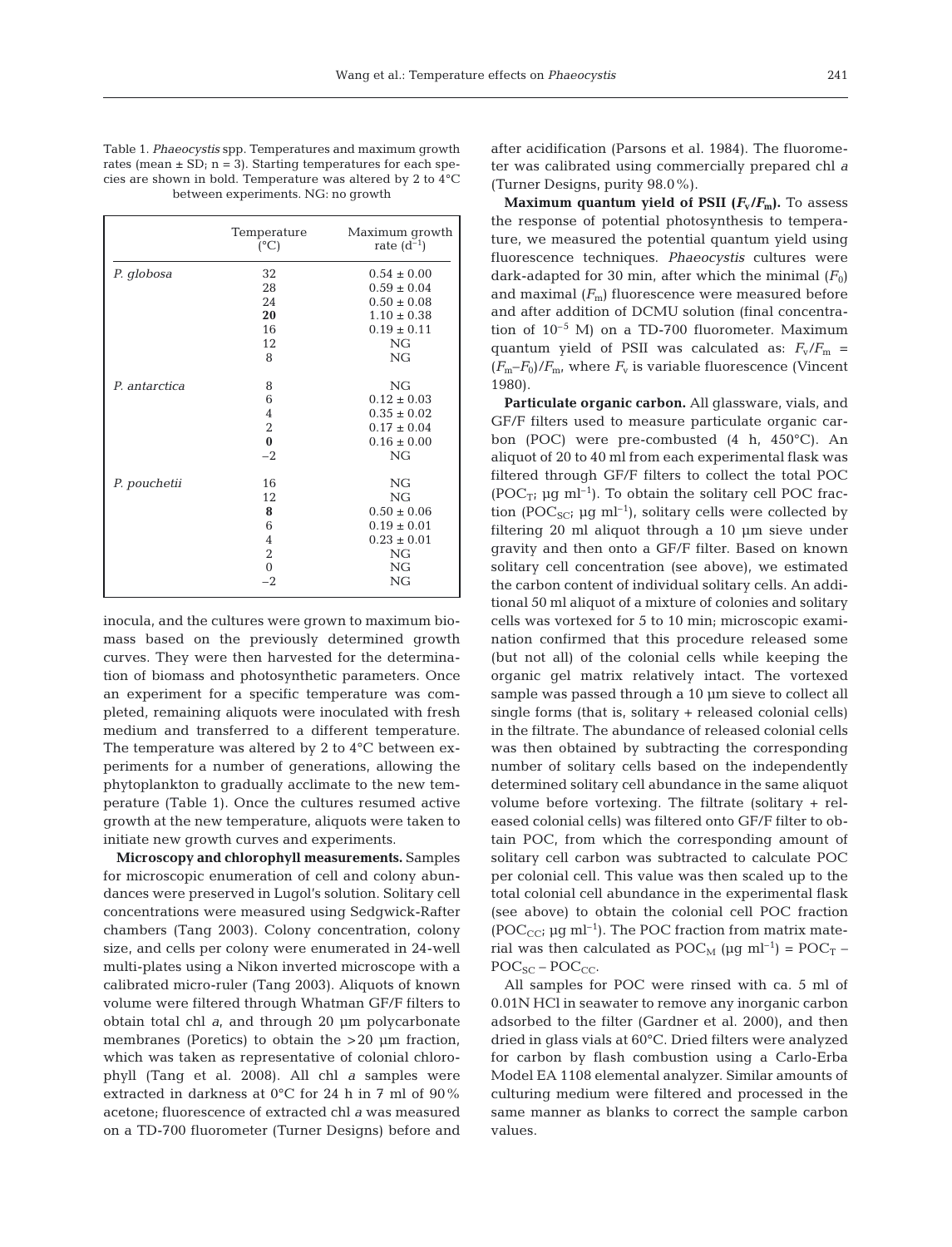

Fig. 1. *Phaeocystis* spp. Quantum yields ( $F_v/F_m$ ; mean  $\pm$  SD; n = 3; see 'Materials and methods' for definitions of terms) at different temperatures

**Statistical analysis.** SigmaStat (v. 3.50 SPSS) and Minitab (v. 15) were used for statistical analyses. Statistical comparisons of the effects of temperature on growth, *F*v/*F*m, cell abundance, partitioning of cells, chlorophyll, and POC were made by 1-way ANOVA. Prior to ANOVA, percentage data were normalized by an arcsine transformation (Zar 1984). In cases where data did not satisfy the criteria for parametric tests, 1 way ANOVA on ranks was used. *Post hoc* comparison following ANOVA was done by Dunn's method, the Holm-Sidak method, or a Tukey test. Linear regressions were fit to log cells colony<sup>-1</sup> versus log colony diameter, and comparison of the slopes of regressions between temperatures was done by 1-way analysis of covariance (ANCOVA). Correlation between different parameters was tested by a Pearson correlation test. The significance level for all statistical tests was *a priori* set at a critical p value of 0.05.

## **RESULTS**

#### **Growth and maximum quantum yield**

The temperature ranges over which *Phaeocystis globosa*, *P. antarctica*, and *P. pouchetii* grew were 16 to 32, 0 to 6, and 4 to  $8^{\circ}$ C, respectively (Table 1). Within these temperatures, the maximum growth rates based on *in vivo* chlorophyll measurements were observed at 20, 4, and 8°C, respectively, for the 3 species (Table 1). The growth of *P. globosa* decreased significantly from 20 to  $16^{\circ}$ C (p < 0.05); however, there was no significant difference in growth among 24, 28, and 32°C, although all 3 were less than the maximum observed at 20°C. The growth rate of *P. antarctica* increased significantly from 0 to 4 $\degree$ C (p < 0.05), and then decreased at 6 $\degree$ C. Similarly, the growth of *P. pouchetii* was also affected by temperature  $(p < 0.01)$ , and reached a maximum at 8°C.

The differences in  $F_v/F_m$  among temperatures were not significant for *Phaeocystis pouchetii* (p > 0.05) and ranged from 0.46 to 0.51 (Fig. 1).  $F_v/F_m$  of *P. globosa* was markedly higher at 16°C, but decreased at 20°C before increasing slightly at 32 $^{\circ}$ C (p < 0.001).  $F_{\text{v}}/F_{\text{m}}$  of *P. antarctica* was significantly lower at 6°C than at other temperatures ( $p < 0.05$ ; Fig. 1).

#### **Colony and cell abundances**

Unlike in nature, colony development did not occur in our *Phaeocystis pouchetii* culture. *P. globosa* formed colonies at 16, 20, and 24°C, whereas *P. antarctica* colonies were observed in all 4 temperature treatments (Fig. 2). Colony abundance was highest at 20°C for *P. globosa*, and at 4°C for *P. antarctica*. Solitary cell abundance of *P. globosa* differed significantly between temperatures ( $p < 0.01$ ), and was highest at 28 $^{\circ}$ C (Fig. 3). The solitary cell abundances of *P. antarctica* and *P. pouchetii* were also affected by temperature (p < 0.05).



Fig. 2. *Phaeocystis* spp. Colony abundances (mean  $\pm$  SD; n = 3) at different temperatures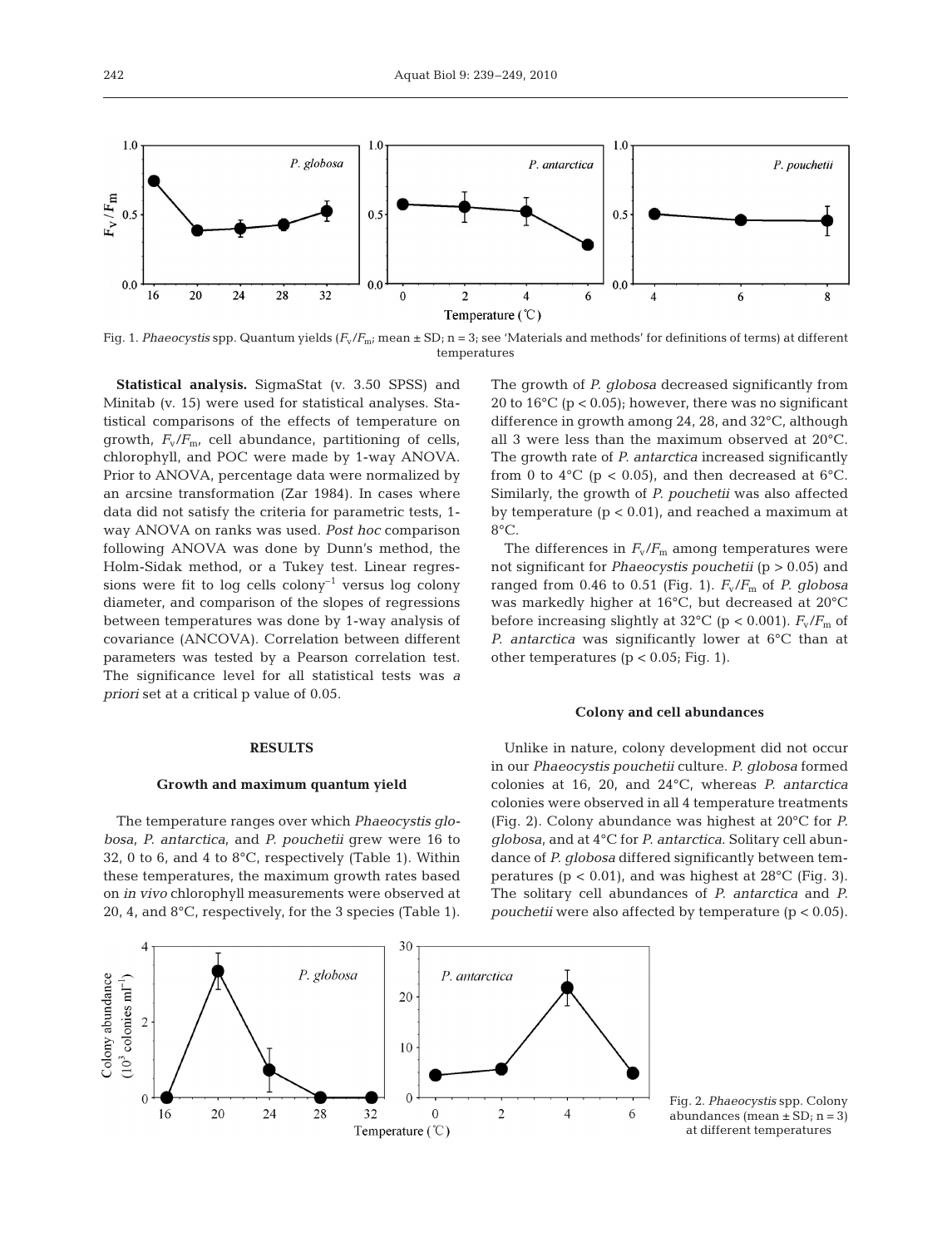

Fig. 3. *Phaeocystis* spp. Solitary cell (solid circles) and total cell (open circles) abundance at different temperatures (mean  $\pm$  SD;  $n = 3$ 

Highest solitary cell concentration was at 6°C for *P. antarctica* and at 8°C for *P. pouchetii*. The total cell abundances (solitary + colonial) of *P. globosa* at 16, 20, and 24°C were far lower than the total cell abundances at higher temperatures (p < 0.01; Fig. 3). Unlike *P. globosa*, the total cell abundance of *P. antarctica* was not affected by temperature  $(p > 0.05)$ .

## **Partitioning of cells and chlorophyll**

Temperature strongly influenced the partitioning of cells between solitary and colonial forms (Fig. 4). *Phaeocystis globosa* existed exclusively as solitary cells at 28 and 32°C, and <10% of the total cells were in colonial form at 16 and 24°C. However, colonial cells contributed >60% to the total *P. globosa* cells at 20°C (p < 0.001; Fig. 4A). For *P. antarctica*, the colonial form was most dominant at  $0^{\circ}$ C, accounting for >95% of the total cells, but this percentage decreased at the higher temperatures, so that slightly over 60% of the cells were in colonial form at  $6^{\circ}C$  (p < 0.05; Fig. 4B).

Size-fractioned chlorophyll was also significantly different among temperatures. The proportion of the >20 µm chlorophyll fraction in *Phaeocystis globosa* was highest at  $20^{\circ}$ C (p < 0.01), contributing >55% to the total chlorophyll (Fig. 4C). This size fraction accounted for 51% of the total chlorophyll in *P. antarctica* at 0°C, and the percentage decreased to a minimum of 8% at 4°C (Fig. 4D). Because some small colonies could have passed through the 20 µm membrane filters, it was expected that the >20 µm chlorophyll size fraction



Fig. 4. *Phaeocystis* spp. Percentages of colonial cells to total cells for (A) *P. globosa* and (B) *P. antarctica*, and percentages of >20 µm chlorophyll to total chlorophyll for (C) *P. globosa* and (D) *P. antarctica* (mean ± SD;  $n = 3$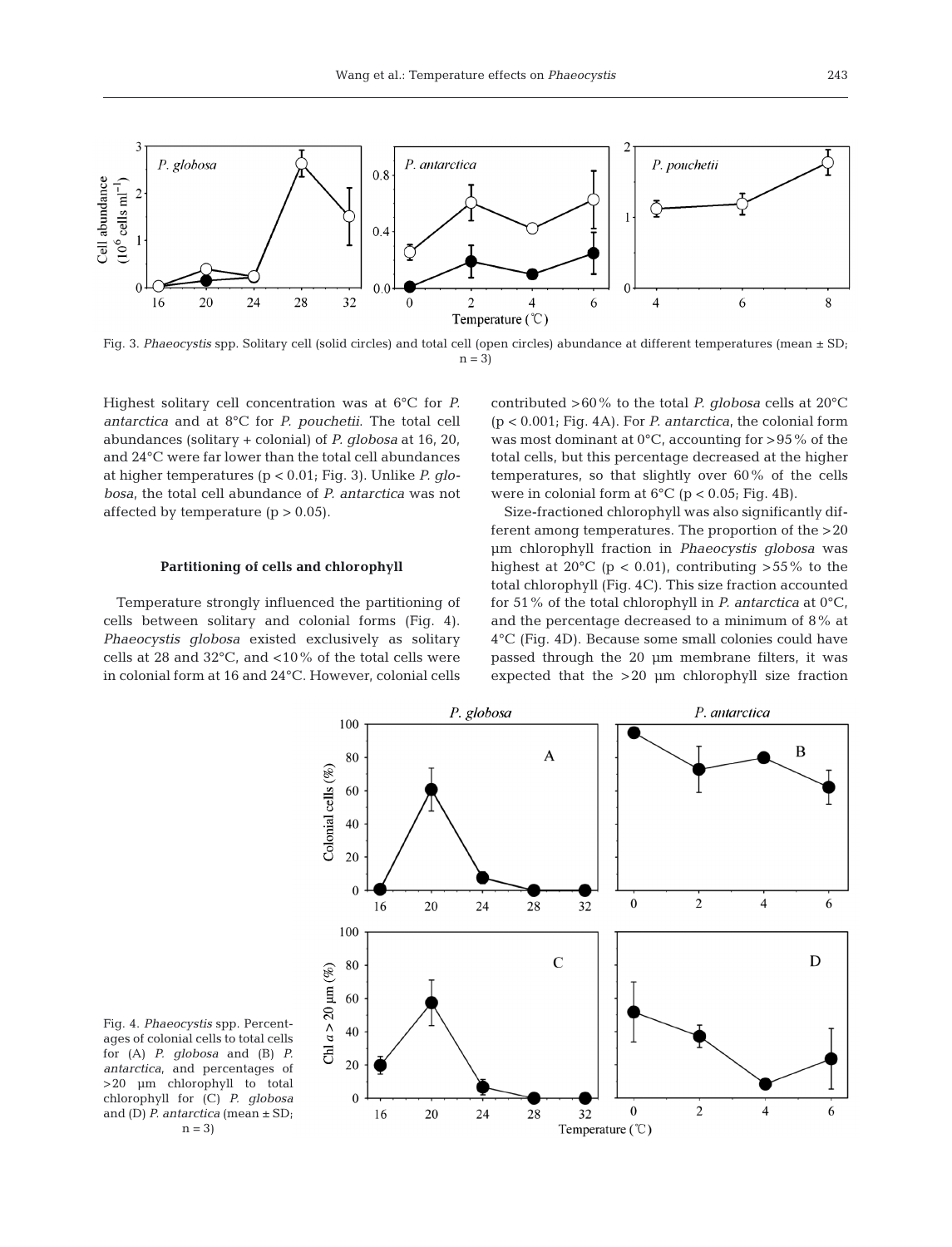

Fig. 5. *Phaeocystis* spp. Colony diameters (solid circles) and colonial cell abundances (open circles) of *P. globosa* and *P. antarctica* at different temperatures (mean  $+$  SD; n = 3)

underestimated colony abundances. Nevertheless, the trend of chlorophyll size distribution was significantly correlated to the distribution of cell types  $(p < 0.001)$ , with the highest percentages of >20 µm chlorophyll coinciding with the highest colonial cell percentages.

#### **Colony morphology**

Colony diameters of *Phaeocystis globosa* were inversely correlated to temperature  $(p < 0.01)$ , and decreased from an average of 208 µm at 16°C to 67 µm at 24°C (Fig. 5A). The response of *P. antarctica* colony size to temperature showed a different trend (Fig. 5B): colony diameter was smallest at 4°C, and largest at 2 and  $6^{\circ}$ C (p < 0.001). In all cases where colonies developed, there was a significant linear log-log relationship between the number of cells  $\text{color}^{-1}$  and colony diameter ( $p < 0.001$ ) with a slope  $\langle 2 \rangle$ , indicating that the number of cells per unit of colony surface area decreased as the colonies increased in size (Fig. 6). For *P. globosa*, the slope of the regression was significantly smaller at 20°C (1.28) than at 16 (1.65) and 24°C (1.64; p < 0.01). Thus, colonies at 16 and 24°C had more cells per unit of colony surface area than at 20°C. Temperature also affected cell distribution in *P. antarctica* colonies, and the number of cells per unit of colony surface area decreased at 4°C relative to other temperatures ( $p < 0.01$ ).

# **Partitioning of POC**

The concentrations of both total carbon and solitary cell carbon were higher at higher temperatures for all 3 species. For example, the total carbon and single cell carbon levels in *Phaeocystis globosa* were lower at 16, 20, and 24°C than at 28 and 32°C (p < 0.05). For *P. antarctica*, total carbon and solitary cell carbon concentration at 0°C were lower than at 2, 4, and 6°C. The

carbon concentration of *P. pouchetii* also increased with temperature ( $p < 0.001$ ). In all cases, the differences in colonial cell and matrix carbon concentrations between temperatures were not significant ( $p > 0.05$ ), suggesting that temperature did not affect the colonies' carbon concentration.

Temperature affected the partitioning of POC in *Phaeocystis antarctica* and *P. globosa* (p < 0.05; Table 2). Except for *P. globosa* at 16°C, the percentages of solitary cell carbon were higher at higher temperatures for both species. For example, the percentage of solitary cell carbon of *P. antarctica* increased from 1.9% at 0°C to 68% at 6 $\degree$ C (p < 0.01). The percentages of colonial cell carbon and matrix carbon in *P. antarctica* and *P. globosa* were also affected by temperature  $(p < 0.01)$ Table 2).

## **DISCUSSION**

## **Global distribution**

The objective of this study was to understand how changes in temperature might influence the growth of *Phaeocystis*, especially in view of the current and anticipated warming of the world's oceans. The 3 species of *Phaeocystis* exhibited very different growth responses to temperature. In our study, *P. globosa* grew at 32°C, which is higher than the previously reported maximum growth temperature (30°C; Schoemann et al. 2005). Blooms of *P. globosa* occur in coastal waters of the South China Sea, where colonies up to 3 cm in size were reported in waters with temperatures of 30°C (Shen et al. 2004). Our clone was originally isolated from the tropical South Pacific, so that its ability to grow at high temperatures may reflect its origin. Peperzak (2003) reported that *P. globosa* derived from the North Sea ceased to grow when temperature increased from 22 to 26°C. Its temperature range was similar to that of the isolate we used, but the absolute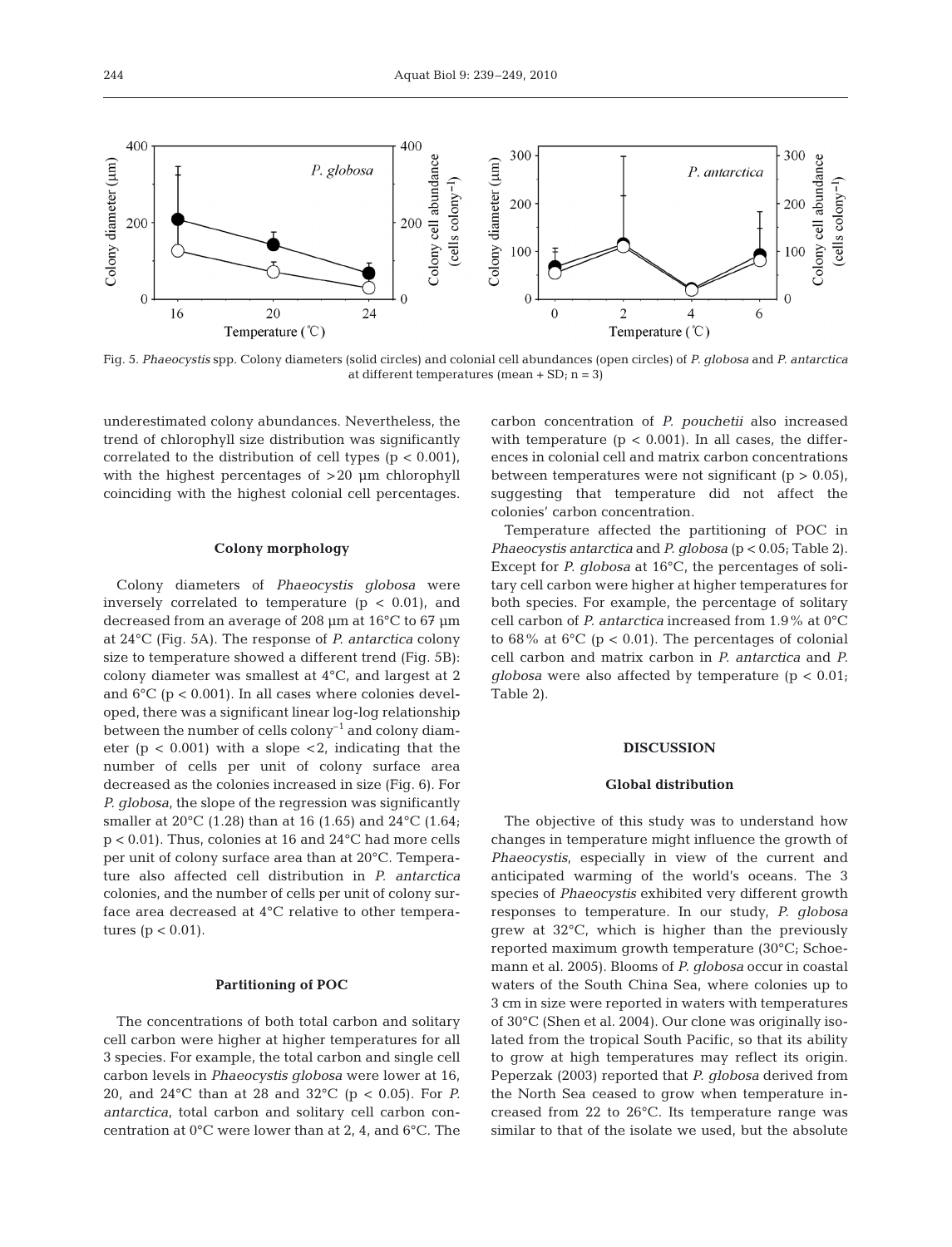

Fig. 6. *Phaeocystis* spp. Relationship between cell abundance per colony and colony diameter of *P. globosa* (left) and *P. antarctica* (right) at different temperatures. Solid lines are linear regressions, and dotted lines are the 95% confidence intervals. n: number

of colonies measured

Table 2. *Phaeocystis* spp. Concentrations (mean  $\pm$  SD; n = 3) and percentages (mean of triplicates) of total particulate organic carbon (POC; in µg C ml–1) for solitary cells, colonial cells, and the colonial matrix of *Phaeocystis* at maximum biomass as a function of temperature *(T)*; NC: no colonies

| <b>Species</b> | $T(^{\circ}C)$ | Solitary cells   |               | Colonial cells  |          |                 | Colonial matrix |                  |
|----------------|----------------|------------------|---------------|-----------------|----------|-----------------|-----------------|------------------|
|                |                | POC.             | $\frac{0}{0}$ | POC             | $\%$     | POC             | $\frac{0}{0}$   |                  |
| P. globosa     | 16             | $0.08 \pm 0.00$  | ~100          | $\Omega$        | $\sim 0$ | $\Omega$        | $\sim$ 0        | $0.08 \pm 0.00$  |
|                | 20             | $3.23 \pm 0.53$  | 56.7          | $2.00 \pm 0.37$ | 39.8     | $0.47 \pm 0.52$ | 8.2             | $5.70 \pm 0.07$  |
|                | 24             | $1.80 \pm 0.11$  | 91.4          | $0.14 \pm 0.01$ | 7.1      | $0.02 \pm 0.00$ | 1.0             | $1.97 \pm 0.13$  |
|                | 28             | $13.0 \pm 0.88$  | 100           | NC.             | NC       | NC              | NC              | $13.0 \pm 0.88$  |
|                | 32             | $8.48 \pm 2.99$  | 100           | NC              | NC       | NC              | NC              | $8.48 \pm 2.99$  |
| P. antarctica  | $\Omega$       | $0.04 \pm 0.03$  | 1.9           | $1.74 \pm 0.32$ | 81.7     | $0.35 \pm 0.20$ | 16.4            | $2.13 \pm 0.18$  |
|                | $\overline{2}$ | $1.63 \pm 0.70$  | 35.6          | $2.35 \pm 0.69$ | 51.3     | $0.60 \pm 0.15$ | 13.1            | $4.58 \pm 1.54$  |
|                | 4              | $0.87 \pm 0.09$  | 24.3          | $1.75 \pm 0.04$ | 48.9     | $0.96 \pm 0.04$ | 26.8            | $3.58 \pm 0.09$  |
|                | 6              | $2.57 \pm 0.55$  | 68.0          | $0.96 \pm 0.51$ | 25.4     | $0.25 \pm 0.22$ | 6.6             | $3.78 \pm 0.17$  |
| P. pouchetii   | 4              | $4.54 \pm 1.05$  | 100           | NC              | NC       | NC              | NC              | $4.54 \pm 1.05$  |
|                | 6              | $9.07 \pm 2.10$  | 100           | NC.             | NC.      | NC              | NC.             | $9.07 \pm 2.10$  |
|                | 8              | $13.50 \pm 1.88$ | 100           | NC              | NC       | NC              | NC              | $13.50 \pm 1.88$ |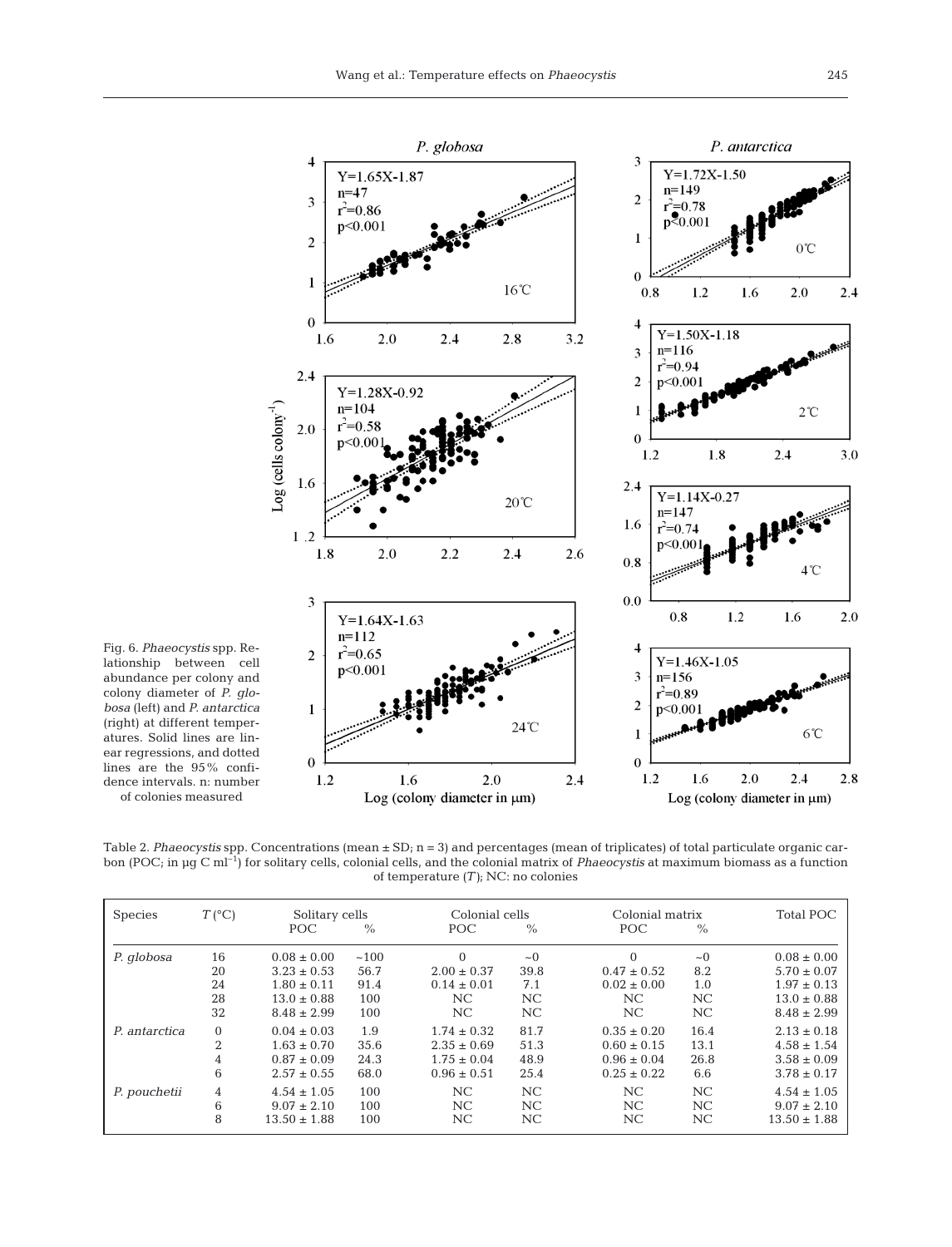growth temperature was lower. However, because in that experiment the phytoplankton was subjected to a sudden change in salinity (31 to 29 psu) and irradiance (150 to 600 µmol  $m^{-2}$  s<sup>-1</sup>) at the same time, it is difficult to attribute the observations of Peperzak (2003) solely to a temperature effect.

Because we used only 1 *Phaeocystis globosa* clone in our experiments, extrapolating our results to other strains and environments should be done with caution. Nevertheless, our observations suggest that *P. globosa* (e.g. CCMP 1528) may grow at temperatures warmer than those where it has been observed, although whether it can survive at temperatures above 32°C remains to be tested. The *P. globosa* CCMP 1528 strain we used formed colonies regularly at 20°C, but not at temperatures above 24°C. This strain may lack the capability of forming colonies at high temperatures, unlike the clone found in the South China Sea. While the ability to form colonies may be influenced by temperature, the growth response appears to be minimally impacted (Fig. 3). On the other hand, lower growth temperature limits for *P. pouchetii* and *P. antarctica* observed in this study differed from previous studies. We found that these 2 coldwater species did not grow at temperatures below 4 and 0°C, respectively. However, it has been reported that *P. pouchetii* grew at 2°C and *P. antarctica* grew at –2°C (Jahnke 1989). In addition, *P. antarctica* is routinely found actively growing at an *in situ* temperature of –1.8°C (e.g. Smith et al. 2000). The observed differences in growth temperature ranges may also be due to the different strains studied, as well as long-term genetic drift in the cultures.

We found that growth of *Phaeocystis globosa* occurred over the greatest temperature range among the 3 species tested (over 16°C), which parallels the broad latitudinal distribution of this species (Schoemann et al. 2005). Maximum growth was observed at 20°C (Table 1). However, *P. globosa* also exhibited subtle responses to temperature; that is, its maximal biomass, morphology, and photosynthetic potential were all affected by temperature, and these responses were not necessarily coupled to the maximal growth temperature. Indeed, the temperature at which *P. globosa* attained maximal biomass was 28°C, significantly higher than the temperature for maximum growth rate. This response may partially reflect the carbon partitioning between cells and colonies, but cannot be directly determined from our data.

*Phaeocystis* species isolated from higher latitudes had narrower temperature tolerances than those at lower latitudes. *P. antarctica* had a narrower growth temperature range (6°C), which again is not surprising given the narrow *in situ* range found south of the Antarctic Circumpolar Current. In comparison, *P. pouchetii* grew within the narrowest temperature range in our study (only  $4^{\circ}$ C), but its physiological responses were relatively insensitive to temperature within this range. Our data suggest that the geographical ranges of *P. antarctica* and *P. pouchetii* are broadly restricted by temperature, whereas the ability of *P. globosa* to bloom in disparate environments may depend more on other factors, such as nutrients, grazing, and irradiance. The highest growth rate for *P. antarctica* was observed at 4°C in our experiments, which is higher than the *in situ* water temperature from –1.86 to 0°C at which *P. antarctica* blooms develop in the Ross Sea (Arrigo et al. 1999, van Hilst & Smith 2002, Shields & Smith 2008), suggesting that *P. antarctica* growth is more strongly regulated *in situ* by light and nutrients than by temperature. However, growth of *P. antarctica* during spring may also be a function of its ability to maximize its growth and photosynthesis during periods of low irradiance induced by high solar angles, relatively deep vertical mixing, and the presence of ice (Moisan & Mitchell 1999, Kropuenske et al. 2009). Its *in situ* distribution, when compared to its optimal growth temperature, suggests that temperature has a relatively minor role in explaining its appearance in coastal Antarctic systems, but would limit its growth outside the Southern Ocean.

#### **Solitary vs. colonial forms**

Because the different morphotypes of *Phaeocystis* have very different trophic roles (e.g. Hamm et al. 2001, Smith et al. 2007), temperature-induced changes in cell and carbon partitioning between solitary and colonial forms will inevitably affect many of the ecological processes in systems dominated by *Phaeocystis*. We found that *P. globosa* reached its highest biomass at 28°C but exclusively in solitary form, whereas the colonial form dominated at 20°C with maximum growth rate (Table 1). It is noteworthy that for *P. globosa* and *P. antarctica* colonies, the lowest numbers of cells per unit of colony surface area coincided with the highest growth rates and highest colony abundances. This suggests that at high growth rate, *Phaeocystis* could build more colonies with fewer cells, which may further reduce grazing mortality (Nejstgaard et al. 2007). Because *Phaeocystis* solitary cells are more readily consumed by grazers relative to colonies (Nejstgaard et al. 2007), our results suggest that *P. globosa* might experience increased grazing pressure at higher temperature, and combined with the near-0 sinking rates of solitary cells, could result in a reduced *Phaeocystis* carbon flux to the sediments (Hamm & Rousseau 2003, Reigstad & Wassmann 2007) and increased POC retention within the pelagic food web (Hamm 2000). Reduced colony formation at higher temperature would also reduce the amount of mucilage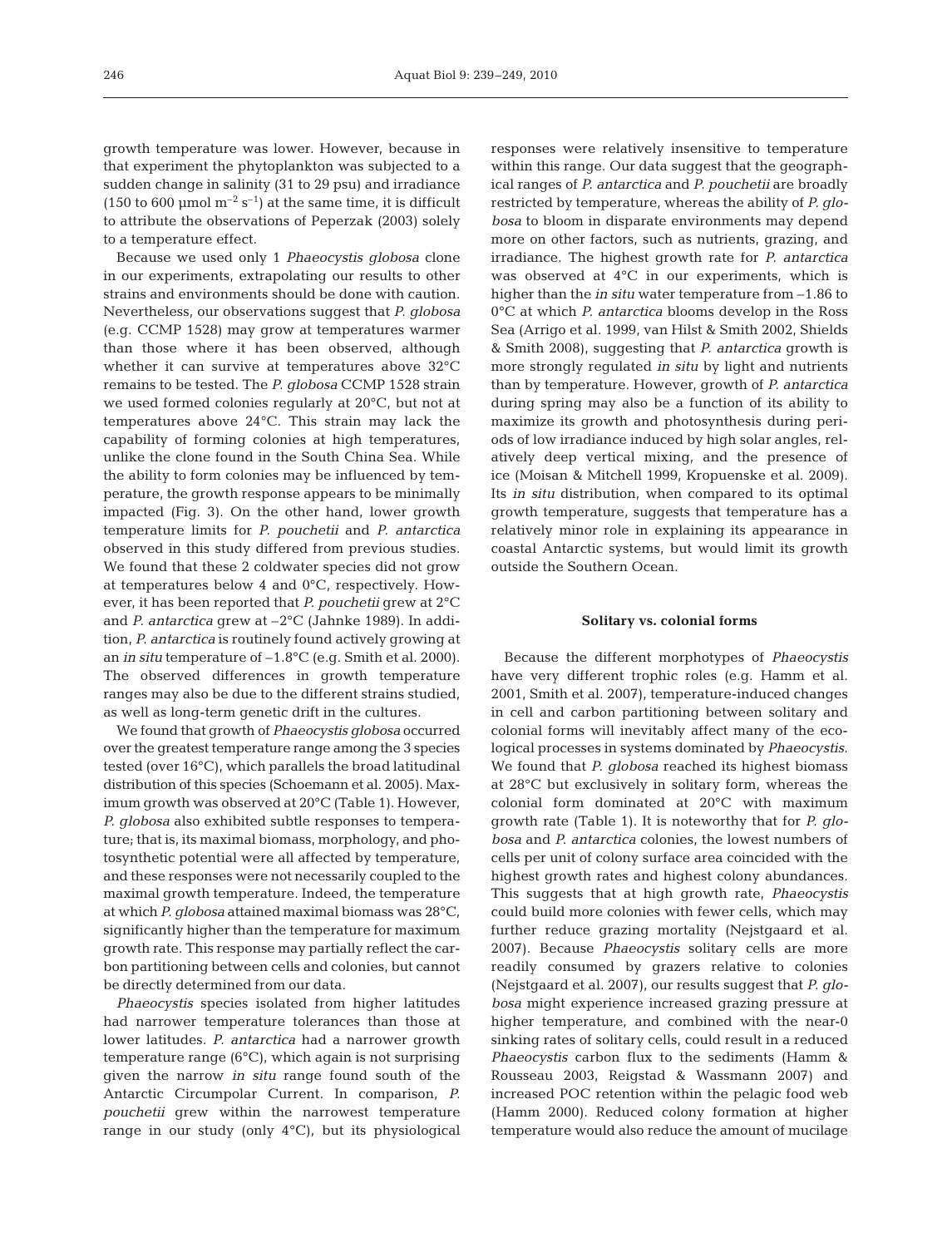production and bacterial activities that are supported by it (Becquevort et al. 1998, Rousseau et al. 2000).

Growth and temperature-controlled physiological processes were not necessarily tightly coupled. *Phaeocystis pouchetii* had its maximal growth rate at 8°C, but did not exhibit significant variations in quantum yield among temperatures, suggesting that photosynthesis and growth were weakly coupled, if at all. In contrast, *P. antarctica* showed maximal growth at 4°C, but the maximum  $F_v/F_m$  was observed at 0°C. It also had its maximal colonial abundance at the temperature of maximum growth.  $F_v/F_m$  values had declined greatly at 6°C, suggesting that temperature stress was occurring for this species at the highest temperature. Both growth and  $F_v/F_m$  declined by approximately 40% despite their different temperature optima. Thus it appears that photosynthesis and growth are weakly coupled in *P. antarctica*. *P. globosa* showed a similar response; that is, its  $F_v/F_m$  temperature maximum (16°C) was slightly lower than the maximal growth temperature (20°C), suggesting weak coupling between photosynthesis and growth. Colony formation and growth were also tightly coupled in this species.

The colonial form of *Phaeocystis antarctica* was most important at the lowest tested temperature  $(0^{\circ}C)$ , suggesting that low temperatures favored colony formation relative to solitary cells. This may be explained by the higher metabolic demand and the likelihood of nutrient limitation of cellular processes at higher temperatures (Rhee & Gotham 1981), as colony formation is considered to decrease nutrient uptake by *Phaeocystis* cells due to the presence of diffusive boundary layers (Ploug et al. 1999). Also, the solitary form of *Phaeocystis* arguably has diverse nutritional strategies (Verity & Medlin 2003). This may at least in part explain the lower percentages of colonial cells at relatively high temperatures for both *P. globosa* and *P. antarctica*. Verity et al. (1991) suggested that low temperatures favor *P. pouchetii* colonies, whereas high temperatures favor solitary cells. They further suggested that solitary cells are more efficient in utilizing light for photosynthesis at high temperatures, whereas colonial cells excrete more dissolved organic carbon at increased temperatures, which potentially may reduce their growth. Shields & Smith (2009) showed that colonial cells had more rapid growth rates than solitary cells, and when coupled with the greater susceptibility to grazing losses (Smith et al. 2000), may explain why colonies form during spring (and at very low temperatures) in the Ross Sea. Mathot et al. (2000) also found that the contribution of colonial cells to total *P. antarctica* cell abundance was highest in late spring (at the biomass maximum), and that the percentage of solitary cells increased in summer when the sea surface temperature was increasing. While Mathot et al. (2000)

suggested that iron limitation in summer resulted in colony senescence and solitary cell liberation, it is possible that elevated temperatures also enhanced the survival and growth of solitary cells as well.

Unlike *Phaeocystis globosa* CCMP 1528 and *P. antarctica* CCMP 1871 that we used, some strains of *Phaeocystis* cease forming colonies in culture (e.g. strains of *P. globosa* derived from the South China Sea and the Vietnam coast; Tang et al. 2004). *P. pouchetii* AJ01 also did not form colonies at all tested temperatures (confirming the results of Malin et al. 1998), suggesting that the role of temperature is minor in controlling the development of colonies. *P. pouchetii* forms colonies *in situ*, but the reasons it did not form colonies in culture (like other isolates) remains unclear and independent of temperature. Temperature apparently influenced the growth and abundance of solitary cells, suggesting temperature also would alter the carbon partitioning between solitary cells and colonies *in situ* in the anticipated warming scenario.

In a *Phaeocystis* population where solitary cells and colonies coexist, photosynthetically fixed particulate carbon is partitioned among the solitary cells, colonial cells, and the colonial matrix. When only colonies are considered, the ratios of matrix carbon  $(POC_M)$  to colony carbon ranged from 17.5 to 31.3% for *P. antarctica* and from 6.2 to 16.1% for *P. globosa*. The modest (but insignificant) difference in the ratio of matrix carbon to colony carbon among temperatures suggests that the partitioning of POC between colonial cells and the matrix was relatively insensitive to temperature. Our results are quantitatively consistent with the study by Mathot et al. (2000): during a *P. antarctica* bloom in the Ross Sea, matrix carbon represented 10 to 33% of colony carbon.

## **Global warming**

Models have predicted that global annual temperature will be elevated by 1.5 to 5.8°C by 2070–2100 (Houghton et al. 2001), which would result in increased sea surface temperature (Bopp et al. 2001), and consequently influence phytoplankton dynamics. Ocean temperature increases have been documented in a number of locations (e.g. Levitus et al. 2000, Hansen et al. 2006, Montes-Hugo et al. 2009). Our results suggest that rising seawater temperature would directly influence *Phaeocystis* populations; that is, it would inhibit the growth of *P. antarctica* and *P. pouchetii*, whereas *P. globosa* colonies would become smaller or cease to form. However, the net biomass of *P. globosa* would increase, thus exacerbating some already eutrophic regimes. All of these potential changes would in turn alter the trophic interactions in that specific environment and the regional biogeochemical cycles.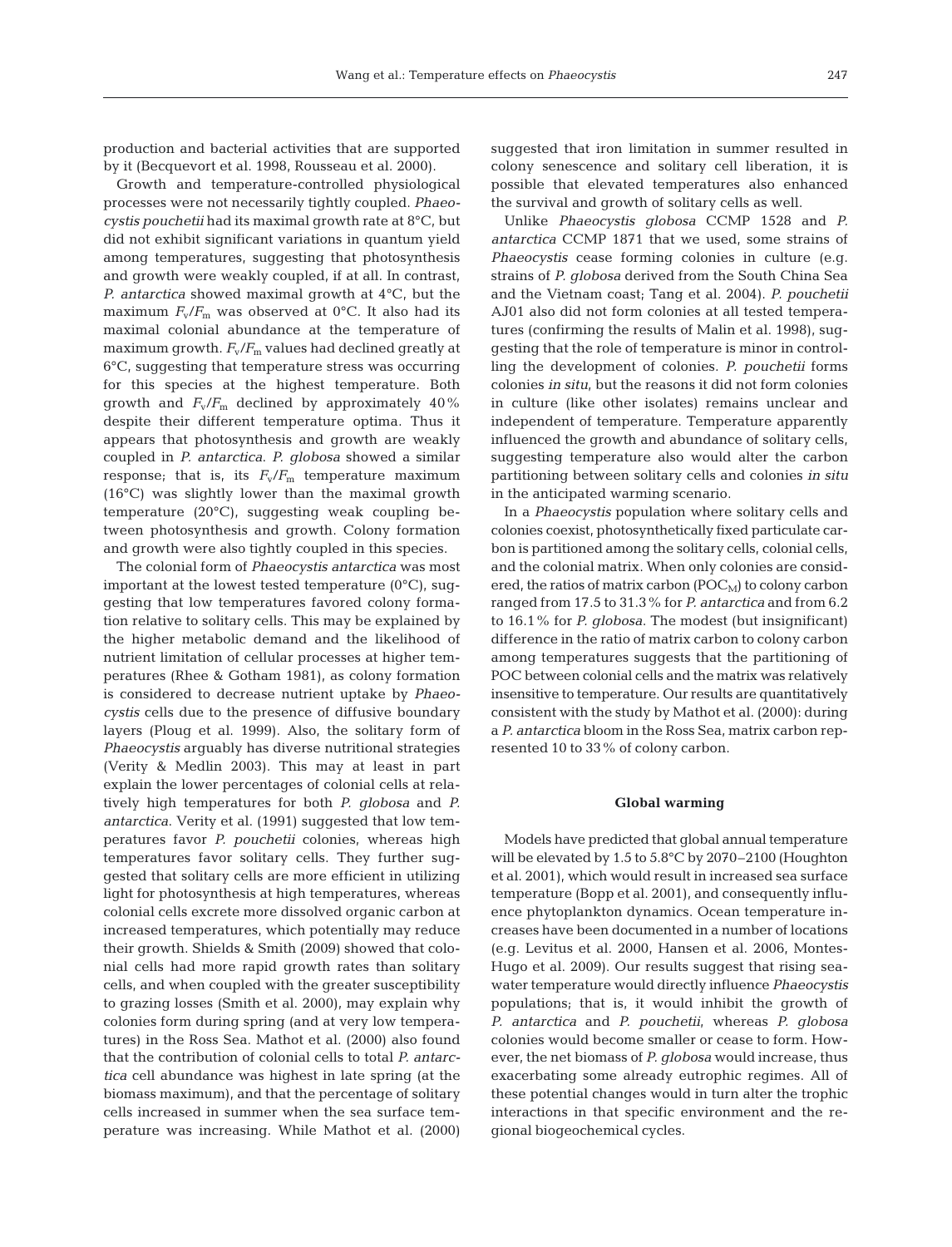*Acknowledgements.* We thank J. Dreyer and C. Freund for technical assistance. This study was supported by the National Natural Science Foundation of China 40606001 (X.W.), China Scholarship Council Scholarships (X.W. and Y.W.), and U.S. National Science Foundation OCE-0850910 (W.O.S. and K.W.T.). This is contribution no. 3098 of the Virginia Institute of Marine Science.

#### LITERATURE CITED

- ► Arrigo KR, Robinson DH, Worthen DL, Dunbar RB, DiTullio GR, VanWoert M, Lizotte MP (1999) Phytoplankton community structure and the drawdown of nutrients and  $CO<sub>2</sub>$ in the Southern Ocean. Science 283:365–367
- ► Baumann MEM, Lancelot C, Brandini FP, Sakshaug E, John DM (1994) The taxonomic identity of the cosmopolitan prymnesiophyte *Phaeocystis*: a morphological and ecophysiological approach. J Mar Syst 5:5–22
- ► Becquevort S, Rousseau V, Lancelot C (1998) Major and comparable roles for free-living and attached bacteria in the degradation of *Phaeocystis*-derived organic matter in Belgian coastal waters of the North Sea. Aquat Microb Ecol 14:39–48
- ► Bopp L, Monfray P, Aumont O, Dufresne JL and others (2001) Potential impacts of climate change on marine export production. Global Biogeochem Cycles 15:81–99
- ▶ Brussaard CPD, Marie D, Thyrhaug R, Bratbak G (2001) Flow cytometric analysis of phytoplankton viability following viral infection. Aquat Microb Ecol 26:157–166
- ► Brussaard CPD, Kuipers B, Veldhuis MJW (2005) A mesocosm study of *Phaeocystis globosa* population dynamics. I. Regulatory role of viruses in bloom control. Harmful Algae 4:859–874
- ► Buma AGJ, Bano N, Veldhuis MJW, Kraay GW (1991) Comparison of the pigmentation of two strains of the prymnesiophyte *Phaeocystis* sp. Neth J Sea Res 27:173–182
- ► Cadée GC, Hegeman J (2002) Phytoplankton in the Marsdiep at the end of the 20th century: 30 years monitoring biomass, primary production, and *Phaeocystis* blooms. J Sea Res 48:97–110
- Chen YQ, Wang N, Zhang P, Zhou H, Qu LH (2002) Molecular ➤ evidence identifies bloom-forming *Phaeocystis* (Prymensiophyta) from coastal waters of southeast China as *Phaeocystis globosa.* Biochem Syst Ecol 30:15–22
- ▶ Elliott DT, Tang KW, Shields AR (2008) Mesozooplankton beneath the summer sea ice in McMurdo Sound, Antarctica: abundance, species composition, and DMSP content. Polar Biol 32:113–122
- ► Gardner WD, Richardson MJ, Smith WO Jr (2000) Seasonal patterns of water column particulate organic carbon and fluxes in the Ross Sea, Antarctica. Deep-Sea Res II 47: 3423–3449
- ▶ Gieskes WWC, Leterme SC, Peletier H, Edwards M, Reid PC (2007) *Phaeocystis* colony distribution in the North Atlantic Ocean since 1948, and interpretation of long-term changes in the *Phaetocystis* hotspot in the North Sea. Biogeochemistry 83:49–60
- ► Guillard RRL, Ryther JJ (1962) Studies of marine planktonic diatoms. Can J Microbiol 8:229–239
- ► Hamm CE (2000) Architecture, ecology and biogeochemistry of *Phaeocystis* colonies. J Sea Res 43:307–315
- ► Hamm CE, Rousseau V (2003) Composition, assimilation and degradation of *Phaeocystis globosa*-derived fatty acids in the North Sea. J Sea Res 50:271–283
- ► Hamm CE, Simson DA, Merkel R, Smetacek V (1999) Colonies of *Phaeocystis globosa* are protected by a thin but

tough skin. Mar Ecol Prog Ser 187:101–111

- ► Hamm CE, Reigstad M, Wexels-Riser C, Mülebach A, Wassmann P (2001) On the trophic fate of *Phaeocystis pouchetii*. VII. Sterols and fatty acids reveal sedimentation of *Phaeocystis*-derived organic matter via krill fecal strings. Mar Ecol Prog Ser 209:55–69
- ► Hansen J, Sato M, Ruedy R, Lo K, Lea DW, Medina-Elizalde M (2006) Global temperature change. Proc Natl Acad Sci USA 103:14288–14293
	- Houghton JT, Ding Y, Griggs DJ, Noguer M and others (eds) (2001) Climate change 2001: the scientific basis. Cambridge University Press, Cambridge
- ► Jahnke J (1989) The light and temperature dependence of growth rate and elemental composition of *Phaeocystis globosa* Scherffel and *P. pouchetii* (Har.) Lagerh. in batch cultures. Neth J Sea Res 23:15–21
- ► Jakobsen HH, Tang KW (2002) Effects of protozoan grazing on colony formation in *Phaeocystis globosa* (Prymnesiophyceae) and the potential costs and benefits. Aquat Microb Ecol 27:261–273
	- Kropuenske LR, Mills MM, van Dijken GL, Bailey S, Robinson DH, Welschmeyer NA, Arrigo KR (2009) Photophysiology in two major Southern Ocean phytoplankton taxa: photoprotection in *Phaeocystis antarctica* and *Fragilariopsis cylindrus.* Limnol Oceanogr 54:1176–1196
- ► Lancelot C, Mathot S (1985) Biochemical fractionation of primary production by phytoplankton in Belgian coastal waters during short- and long-term incubations with  $^{14}C$ bicarbonate. Mar Biol 86:219–226
	- Lancelot C, Billen G, Sournia A, Weisse T and others (1987) *Phaeocystis* blooms and nutrient enrichment in the continental coastal zones of the North Sea. Ambio 16:38–46
	- Lancelot C, Keller MD, Rousseau V, Smith WO Jr, Mathot S (1998) Autoecology of the marine haptophyte *Phaeocystis* sp. In: Anderson DM, Cembella AD, Hallegraeff GM (eds) Physiological ecology of harmful algal blooms. NATO ASI Series. Springer Verlag, Berlin, p 209–224
	- Larsen A, Flaten GAF, Sandaa RA, Castberg T and others (2004) Spring phytoplankton bloom dynamics in Norwegian coastal waters: microbial community succession and diversity. Limnol Oceanogr 49:180–190
- ► Levitus S, Antonov JI, Boyer TP, Stephens C (2000) Warming of the world ocean. Science 287:2225–2229
	- Malin G, Wilson WH, Bratbak G, Liss PS, Mann NH (1998) Elevated production of dimethylsulfide resulting from viral infection of cultures of *Phaeocystis pouchetii.* Limnol Oceanogr 43:1389–1393
- ▶ Mathot S, Smith WO Jr, Carlson CA, Garrison DL, Gowing MM, Vickers CL (2000) Carbon partitioning within *Phaeocystis antarctica* (Prymnesiophyceae) colonies in the Ross Sea, Antarctica. J Phycol 36:1049–1056
- ► Medlin L, Zingone A (2007) A taxonomic review of the genus *Phaeocystis.* Biogeochemistry 83:3–18
	- Moisan TA, Mitchell BG (1999) Photophysiological acclimation of *Phaeocystis antarctica* Karsten under light limitation. Limnol Oceanogr 44:247–258
- ► Montes-Hugo M, Doney SC, Ducklow HW, Fraser W, Martinson D, Stammerjohn SE, Schofield O (2009) Recent changes in phytoplankton communities associated with rapid regional climate change along the western Antarctic Peninsula. Science 323:1470–1473
- ▶ Nejstgaard JC, Tang KW, Steinke M, Dutz J, Koski M, Antajan E, Long JE (2007) Zooplankton grazing on *Phaeocystis*: a quantitative review and future challenges. Biogeochemistry 83:147–172
	- Parsons TR, Maita Y, Lalli C (1984) A manual of chemical and biological methods for seawater analysis. Pergamon